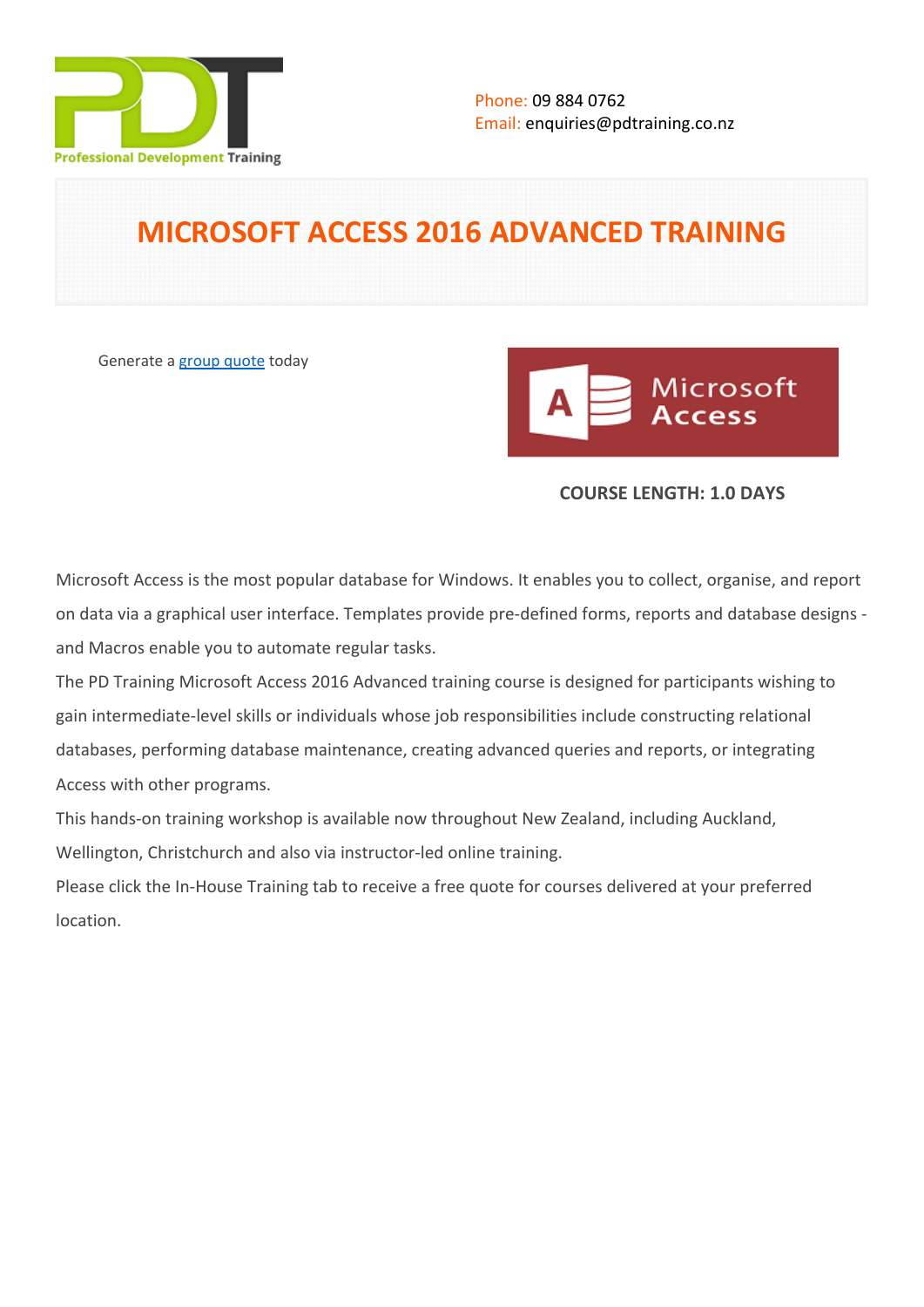### **MICROSOFT ACCESS 2016 ADVANCED TRAINING COURSE OUTLINE**

### **FOREWORD**

This Advanced Access 2016 training course is for participants who intend to design databases at an advanced level and/or want to improve existing Access databases. You will be introduced to the concept of the relational database and the Microsoft Office Access 2016 relational database application and its information management tools.

### **OUTCOMES**

In this course, you will expand your knowledge of relational database design, write advanced queries, structure existing data, share data across applications, and customise reports. Extending your knowledge of Microsoft Access 2016 will result in a robust, functional database for your users. **After completing this course, participants will have learned to:**

- Implementing Advanced Form Design
- Use Data Validation
- Use Macros to Improve User Interface Design
- Use Advanced Database Management
- Distribute and Secure a Database
- Manage Switchboards

### **MODULES**

### **Lesson 1: Implementing Advanced Form Design Lesson 2: Using Data Validation**

- Types of Controls
- Move Form Controls
- Sub forms
- Navigation Control and Navigation Forms
- Insert Headers and Footers
- Conditional Formatting
- Tab Pages

# **Design**

- Macros
- Macro Conditions
- Event Properties for Data Validation
- Event Properties for Automating Data Entry
- Macros and VBA

- Field Properties
- Form Validation

### **Lesson 3: Using Macros to Improve User Interface Lesson 4: Using Advanced Database Management**

- Macros
- External Data Sources
- Exclusive Mode
- Object Dependency
- The Database Documenter
- Performance Analyser